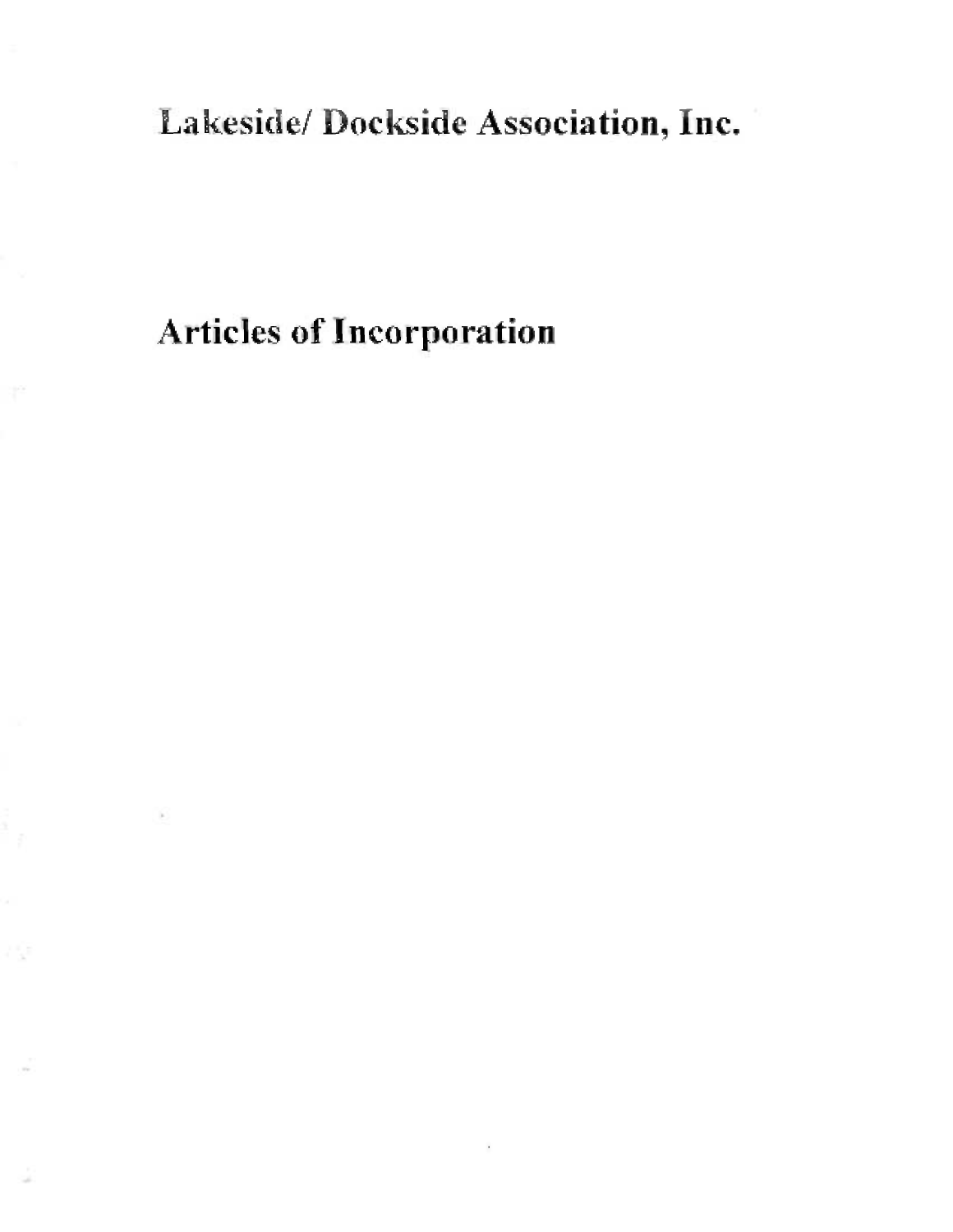$\mathcal{M}^{\prime}$  .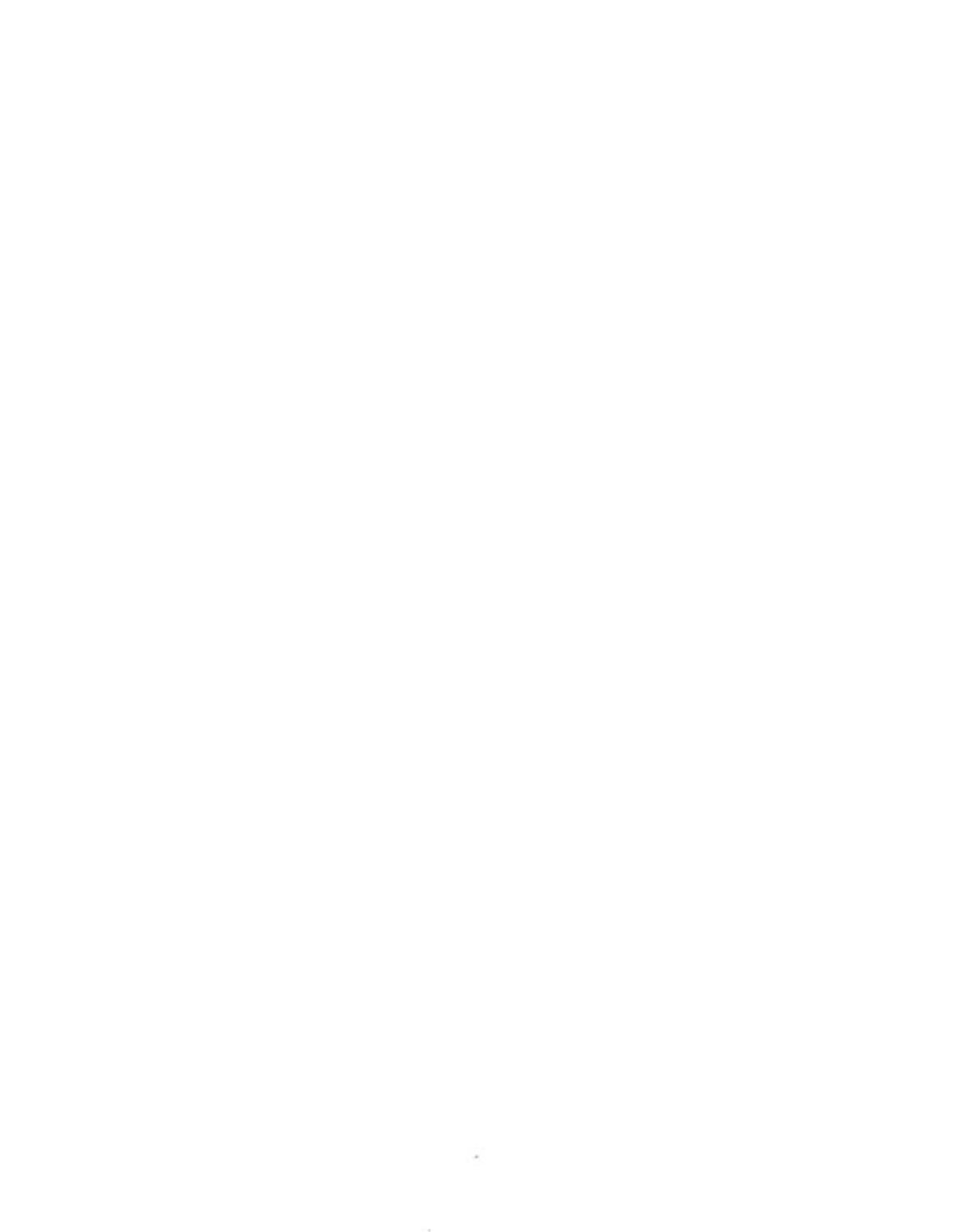$4.11 - 4.$ 

# THE LAKESIDE ASSOCIATION, INCORPORATED

### Articles of Incorporation

THESE ARTICLES OF INCORPORATION, made<br>this  $\prod_{i=1}^{n}$  day of  $\sum_{i=1}^{n}$ , 1978, by JOHN L. TROUTMAN,<br>a resident of Maryland naving an address at c/o Troutman Company, Suite 300, Wilde Lake Village Green, Columbia,

WITNESSETH, THAT WHEREAS, by an instru-<br>ment entitled "Declaration of Covenants, Easements, Charges<br>and Liens", dated  $G[11]$ , 1978, and recorded among the<br>Land Records of Howard County, Maryland, in Liber  $G[1]$ <br>at folio subjected to the operation and effect of the Declaration all<br>of that tract of land, situate and lying in the said County, which is described in Exhibit A thereto, together with the improvements thereon and the appurtenances thereto, thereby creating a community with respect to the same which is known as "Lakeside" (hereinafter referred to as "the Com-<br>munity"), all as is more particularly set forth in the Declaration; and

WHEREAS, under the provisions of the. Declaration, the affairs of the Community are to be governed by a nonstock corporation organized and existing under the law of Maryland; and

WHEREAS the undersigned, by these Articles of Incorporation, intends to incorporate such entity,

NOW, THEREFORE, THE UNDERSIGNED, being<br>at least eighteen (18) years of age, does hereby form a<br>nonstock corporation under the general laws of the State of Maryland, upon the terms and subject to the conditions which are hereinafter set forth:

Article J. <u>Name</u>. The name of the corporation (hereinafter referred to as "the Association") is and shall be.

THE LAKESIDE ASSOCIATION, INCORPORATED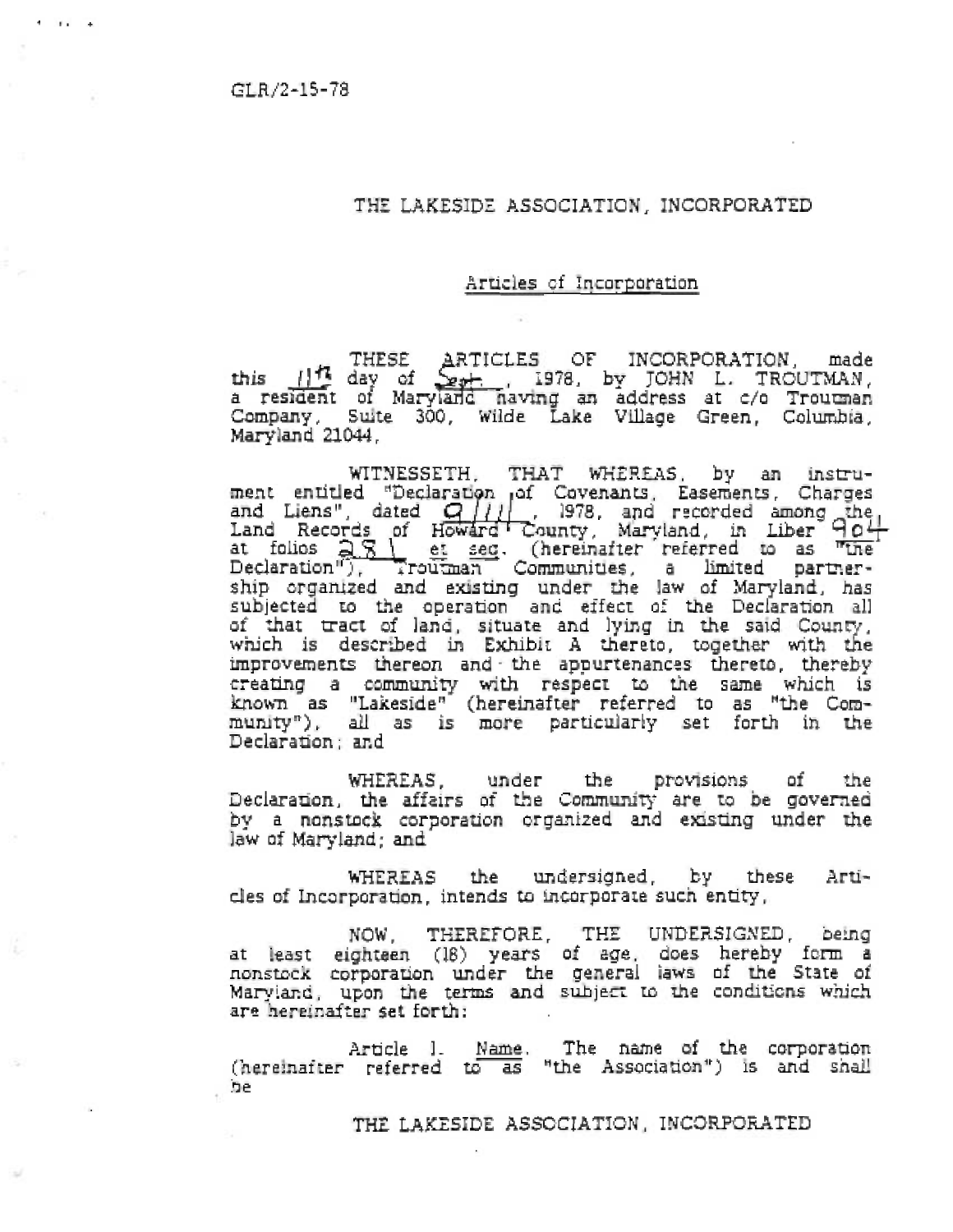### Article 2. Purposes and powers.

(a) The purposes for which the Association is formed, and the powers which it shall have, are the following:

(1) to promote the recreation, health, safe-<br>ty and welfare of the Community and the membership of the Association:

(ii) to provide for the acquisition, construc-<br>tion, management, maintenance and care of the Association's property (including, by way of example rather than of limita-<br>tion; the property which is referred to as "the Commons" in the provisions of the Declaration);

(iii) to do and perform any and all acts and things which a nonstock corporation organized and existing under the general laws of the State of Maryland is ar may be empowered to do, without limitation or restriction of any kind (including, by way of example rather than of limitation, any and all acts and things which such a corporation is or may be empowered to do under the provisions of title 2, section 2-103, and title 5, section 5-202 of the Corporations and Associations Article of the Annotated Code of Maryland (1975 edition), as from time to time amended); and

(iv) to do and perform any and all acts and things which the Association is authorized or empowered to do by the provisions of the Declaration, as from time to time amended.

(b) Anything contained in the foregoing provisions of this Article to the contrary notwithstanding,<br>nothing in such provisions shall be deemed to empower the<br>Association to take any action, or to permit the Association<br>not to take any action, if and to the extent tha ation's taking or failure to take such action is not permitted by the provisions of the Declaration.

#### Article 3. Principal office and resident agent.

(a) The post office address of the principal office of the Association in Maryland is c/o Troutman<br>Company, Suite 300, Wilde Lake Village Green, Columbia, Marviand 21044.

(b) (i) The name and post office address of the resident agent of the Association in Maryland is John L. Troutman, c/o Troutman Company, Suite 300, Wilde Lake<br>Village-Green, Columbia, Maryland 21044.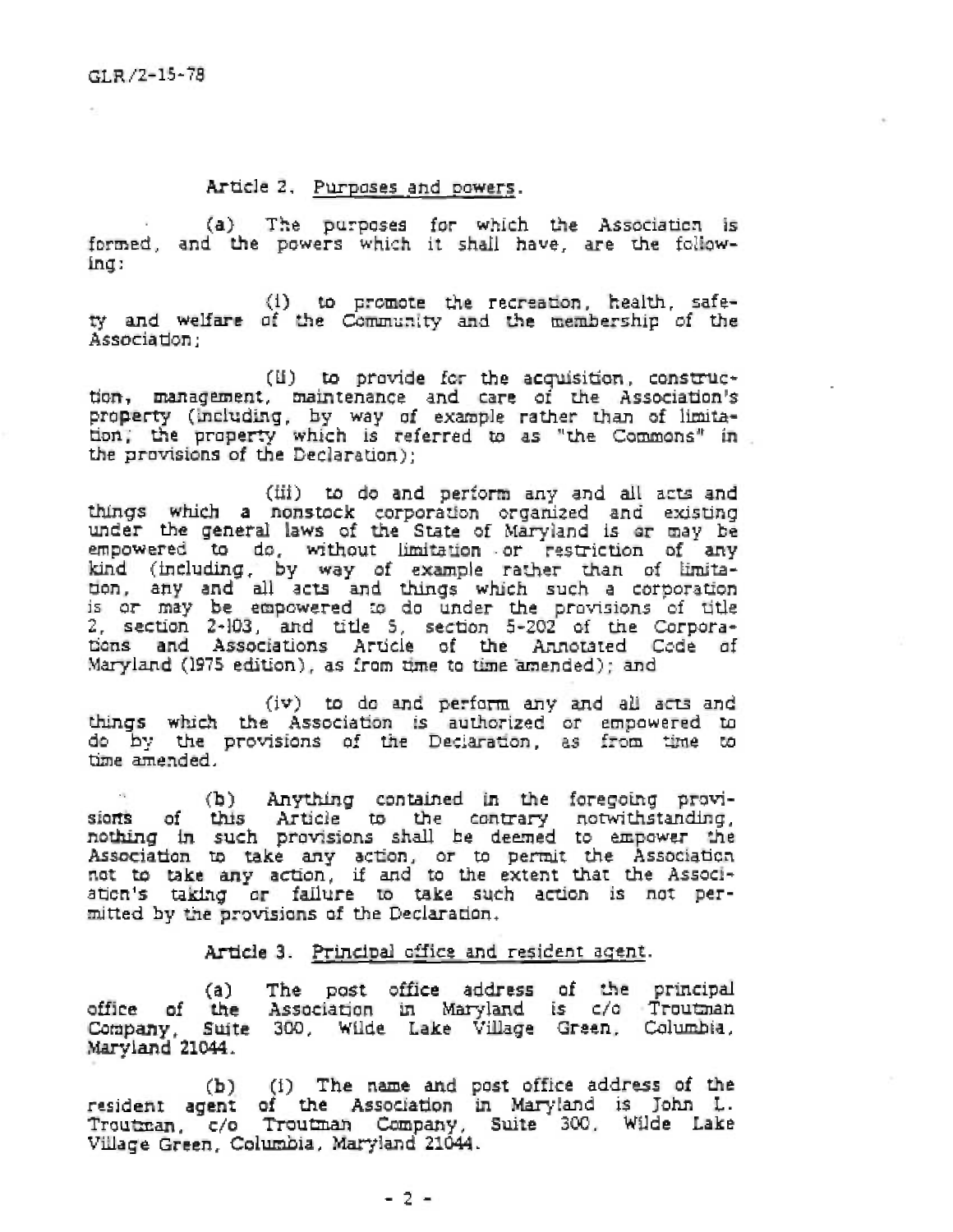(ii) Such resident agent is a citizen of the State of Maryland who actually resides therein.

# **Article 4, Lack of authority to issue stock..**

(a) The Association is not authorized or empowered **to issue capital stock of any type or** *class* 

**(b) Nothing in the foregoing provisions of this**  Article shall be deemed in any manner to alter or impair any **right or power which the Association may have from time to time to issue such bonds, novas and other evidence of secured**  or unsecured indebtedness, in such amounts, for such consideration, upon such terms and subject to such conditions as the **A.ssociation may determine.** 

**Article 5, Membership.** 

(a) The membership of the Association shall consist of and be limited to all of the Owners, as that term **is defined by the provisions of the Declaration.** 

**(la) The membership of the Association shall be divided lo.to such classes of membership as are prescribed by the provisions cif the Declaration, each of which classe <sup>5</sup> shall exist during such times, and the respective members of which shall have such, rights; as are set forth therein.** 

**(c) A.ri Ownerrs mertibership in the Association shall**  be **appurtenant tc his Lot (as that term is defined by the provisions of the Declaration), and may not be separated from h,is ownership Thereof.** 

**Arutle 6. Directors.** 

**(a) The number of directors which the Association shall have shall be five (5), which number may be increased or decreased by an amendment of the Association's by-laws, but shall never** *be Jess* **than three (3),** 

(b) The names of the directors who shall act **until the first annual meeting of the merniaersh:p of the**  and until their successors **qualified are:** 

> Tonn **L. Troutman Leonard Richards Roi L. Casten**  Diane **H**. Kluckhuhn **Robert W. Await**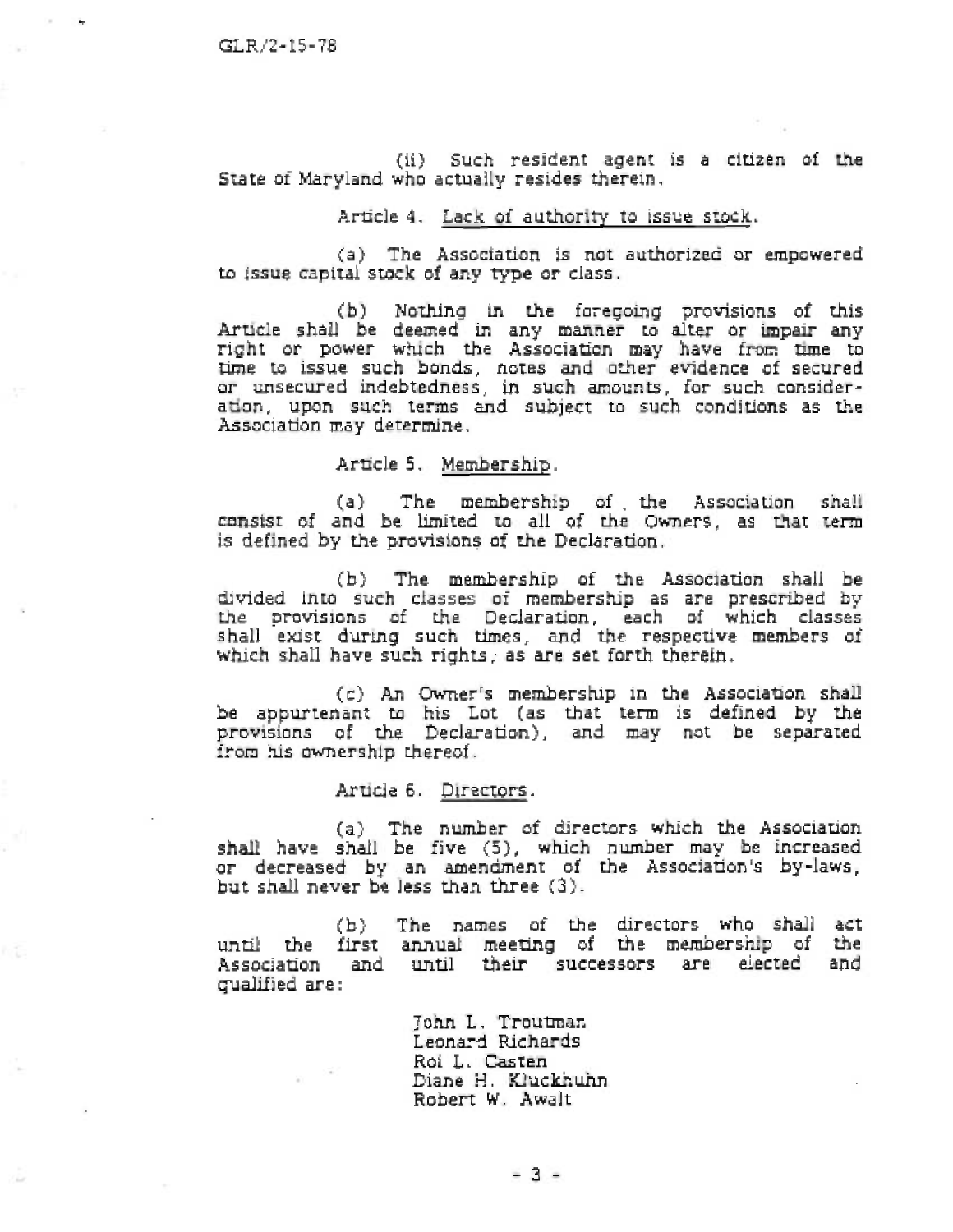(c) The board of directors of the Association<br>shall exercise all of the powers of the Association, except for those, if any, which are conferred upon or reserved to the members of the Association by law, or by the provisions of these Articles of Incorporation, the Association's bylaws or the Declaration, as from time to time amended.

Article 7. Perpetual existence. The existence of the Association shall be perpetual.

Article 8. Voting rights.

(a) The voting rights of each member of the<br>Association are as set forth in the provisions of the Declaration, as from time to time amended.

(b) Except in those circumstances, if any, in which the giving of a proxy by a member of the Association is expressly permitted by the provisions of the Declaration (in which circumstances such member shall be entitled to vote by such proxy), no member of the Association may vote ру ргоху.

# Article 9. Amendment of Articles of Incorporation.

(a) These Articles of Incorporation may be amended in and only in the same manner as that set forth in the provisions of section 2-604 of the Corporations and Associations Article of the Annotated Code of Maryland (1975 edition, as amended) for stock corporations, with each member of the Association having the rights thereunder held by a stockholder of a stock corporation.

(b) Without limiting the generality of the foregoing provisions of this Article, no amendment of these Articles<br>of Incorporation shall be effective unless approved by the membership of the Association by the affirmative vote of three-fourths (3/4) of all of the votes entitled to be cast thereon.

# Article 10. Dissolution of the Association.

(a) The Association may be voluntarily dissolved only in accordance with the provisions of section 5-208 of<br>the Corporations and Associations Article of the Annotated<br>Code of Maryland (1975 edition, as amended), except that such dissolution must have been approved by the membership of the<br>Association by the affirmative vote of two-thirds (2/3) of all of the votes of each Class of membership which are entitled to be cast thereon.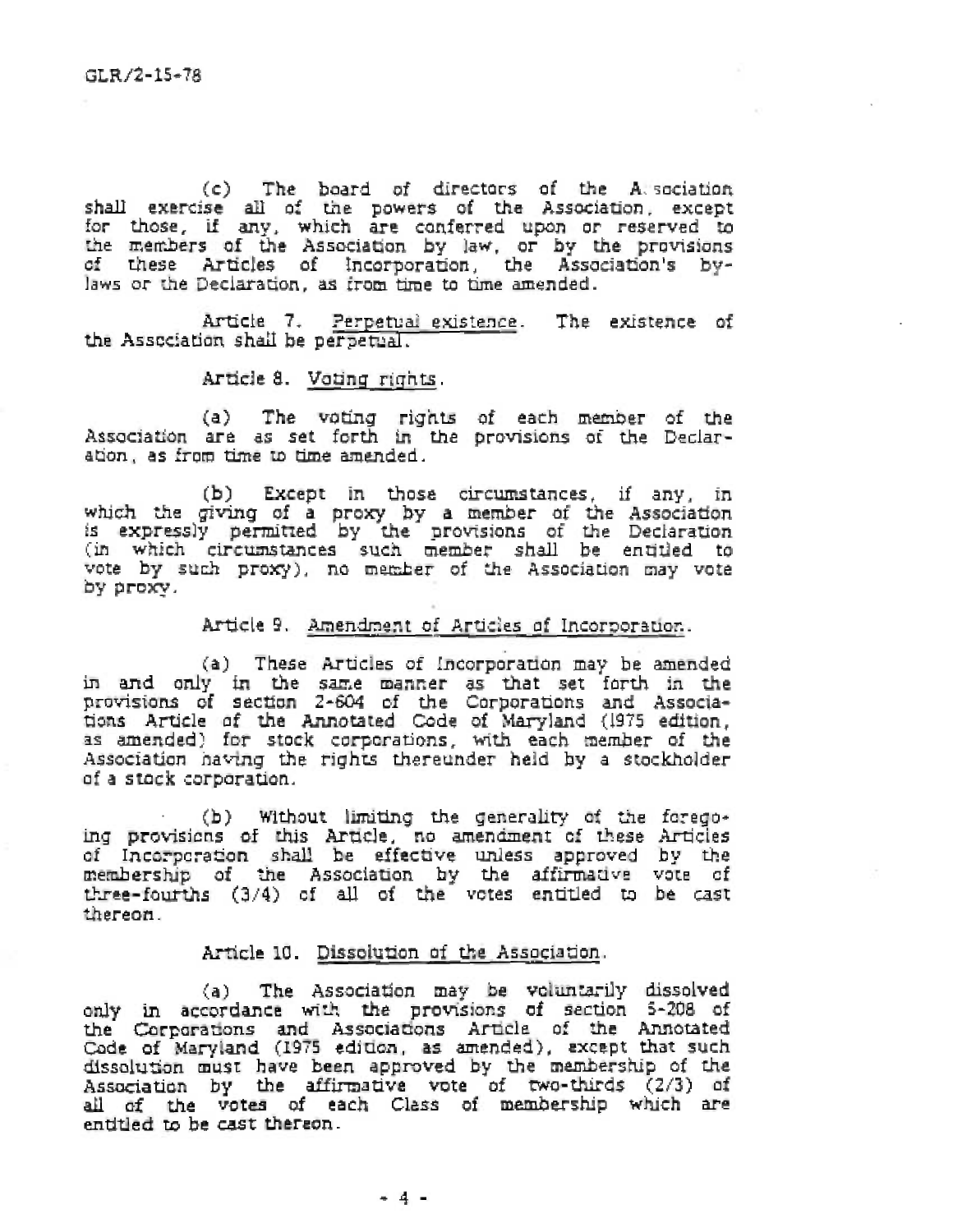e in

**(b) Upon any dissolution of the ASSOcIation other**  than incident to a merger or consolidation of the Association **with another enriry, and except as Is otherwise required by applicable law, the AssOciation** *'s* **assets shall be granted to an appropriate public agency to be used by such agency for purposes which are the** *same* **as or similar to those for which the Associeton has been organized: provided. that if such agency does not accept such grant, such** *assets* **shall be granted to any nonprofit corporation, association, trust or other entity, to be used by such entity for such purposes,** 

## **Article 11. Obtaining approval by Federal Housing Administration. and Veterans Ad.minis.a.ation**

**During the period prior to the termination of the**  *Class* **19 Mambership (as that term** *is* **defined by the prcvi**sions of the Declaration) pursuant to the provisions of the **Declaration, the consent or approval of the Federal Haus.ing Administration and/or the Veterans Administration shall be obtained** to any of the following actions which are taken while a Mortgage (as that term is defined by the provisions of the Declaration) is in effect which is insured by such **entity:** 

(i) an expansion of the Community pursuant **to the provisions of Section 7 of the Declaration;** 

(ii) a dissolution of the Association;

(iii) a merger or consolidation of the Associa**tion with another entity;** 

**(iv) the Associadon'S grant of a Mortgage**  covering any or all of the Commons;

**(v) the Association's dedication cf any or**  eli **of the Commons to public use; and** 

**evi). an amendment of these Articles of Incorpor-**

ation.

WITNESS WHEREOF, the undersigned **hereby executes aid enseals these Articles of Incorporator. and acknowledges them to be his act, the day and year first above written.** 

 $-5$ .

JOHN L. TROUTMAN **(SEAL:**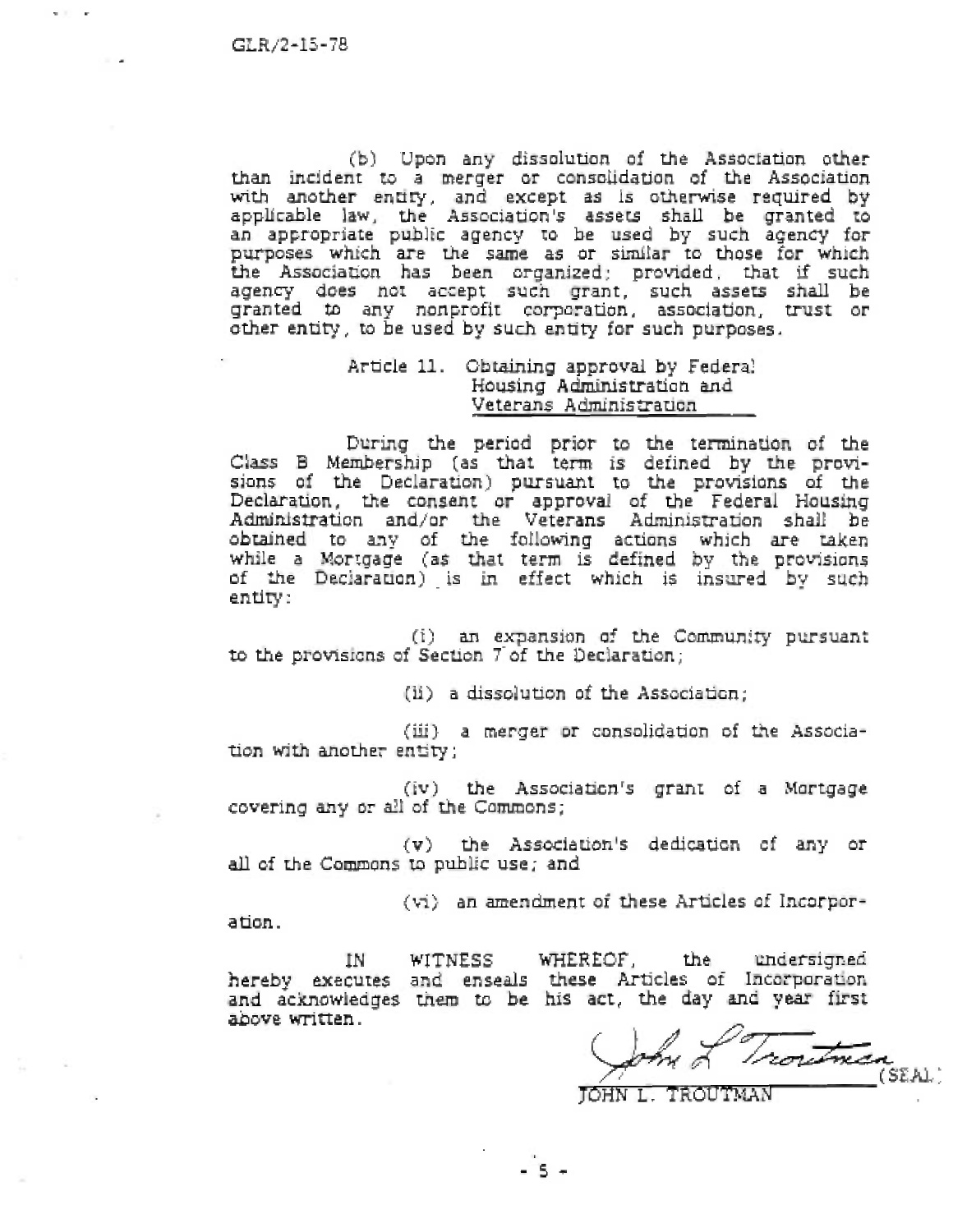$\mathcal{W}^{\mathcal{U}}$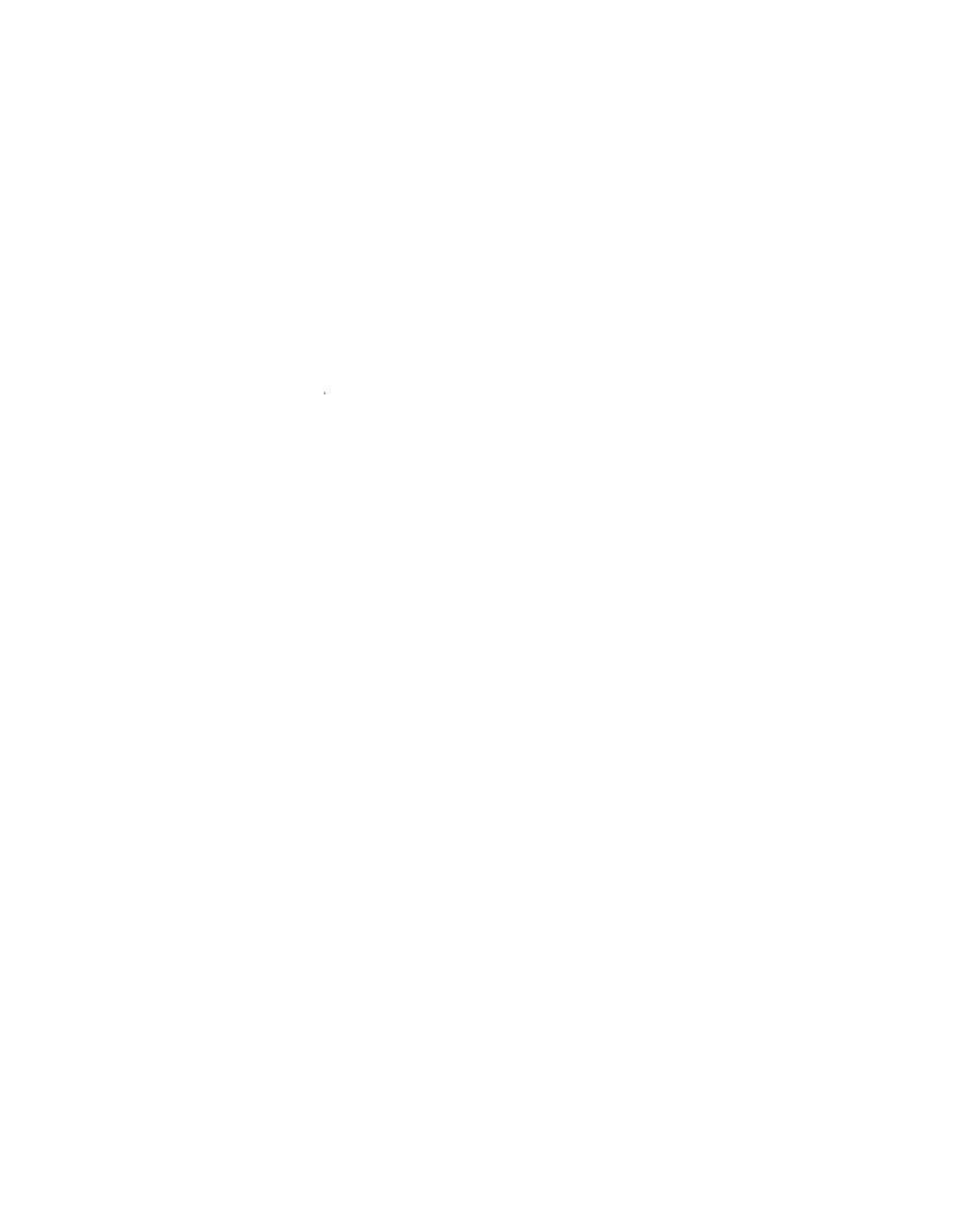**Lakeside/ Dockside Association, Inc.** 

# **Articles of Amendment**

 $\mathcal{E}_{\mathcal{A}}$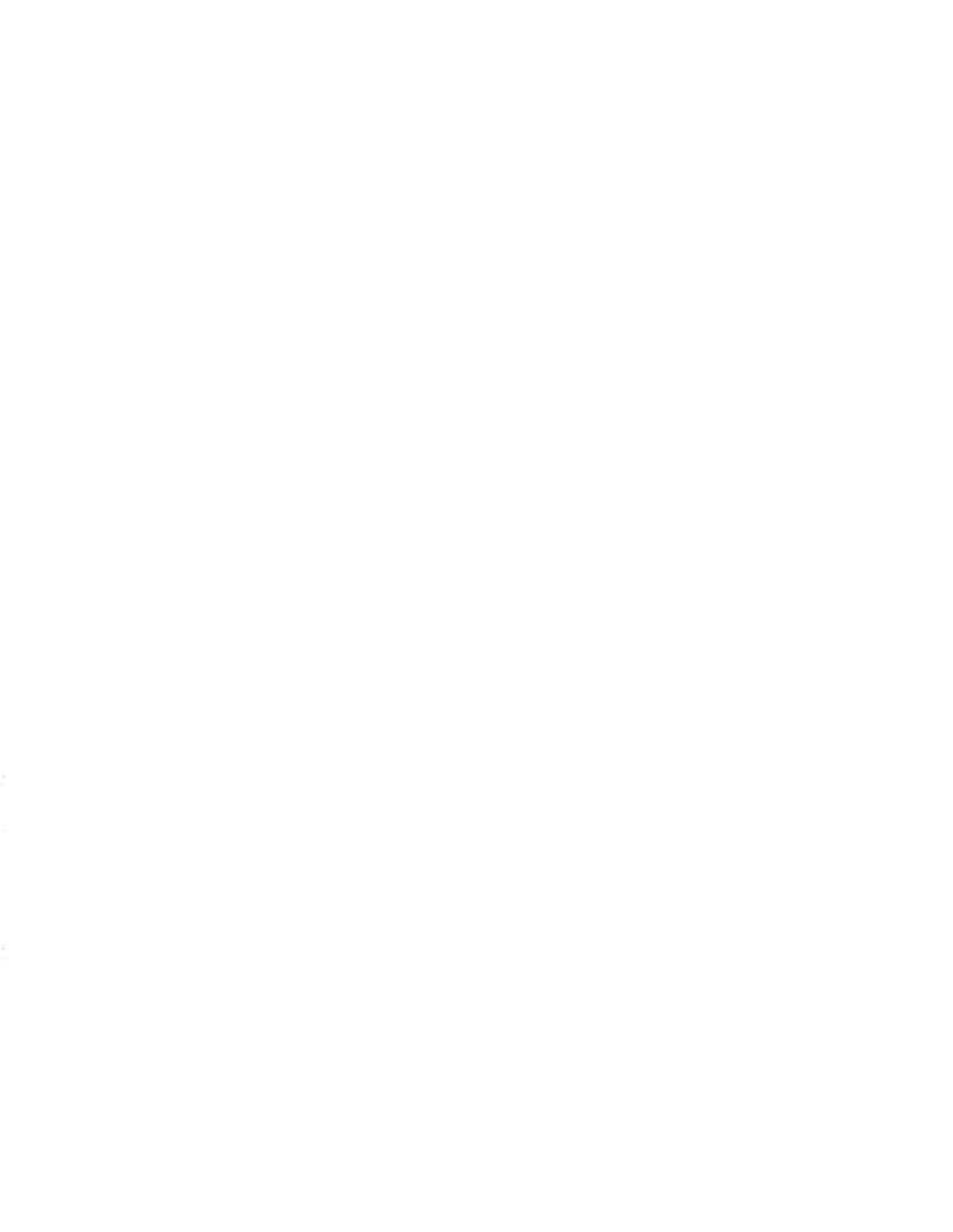## THE LAKESIDE ASSOCIATION, INCORPORATED

#### **CONSENT OF DIRECTORS**

# fttialmA<sup>15</sup>, **<sup>1961</sup>**

**Pursuant to the provisions of Section 2-400 of the**  Corporations and Associations Article of the Annotated Code of Maryland, we, the undersigned, constituting all of the **Directors of The Lakeside Association, rnecrporated, do hereby consent to the following action reauirea or permitted to be taken at a meeting of the Directors of said corporation, as having been unanimously adopted by a vote of all of the said directors, without the necessity of any formai meeting of the Directors of said Corporation being held:** 

We advise the approval and adoption of the Arti**cles of Amendment to the Articles of Incorporation of the Corporation, a copy of which is attached hereto and made a part hereof as fully as if set forth herein, and direct that said Articles of Amendment be submitted to the members for approval.** 

**IN WITNESS WHEREOF, we have each signed this Doc-**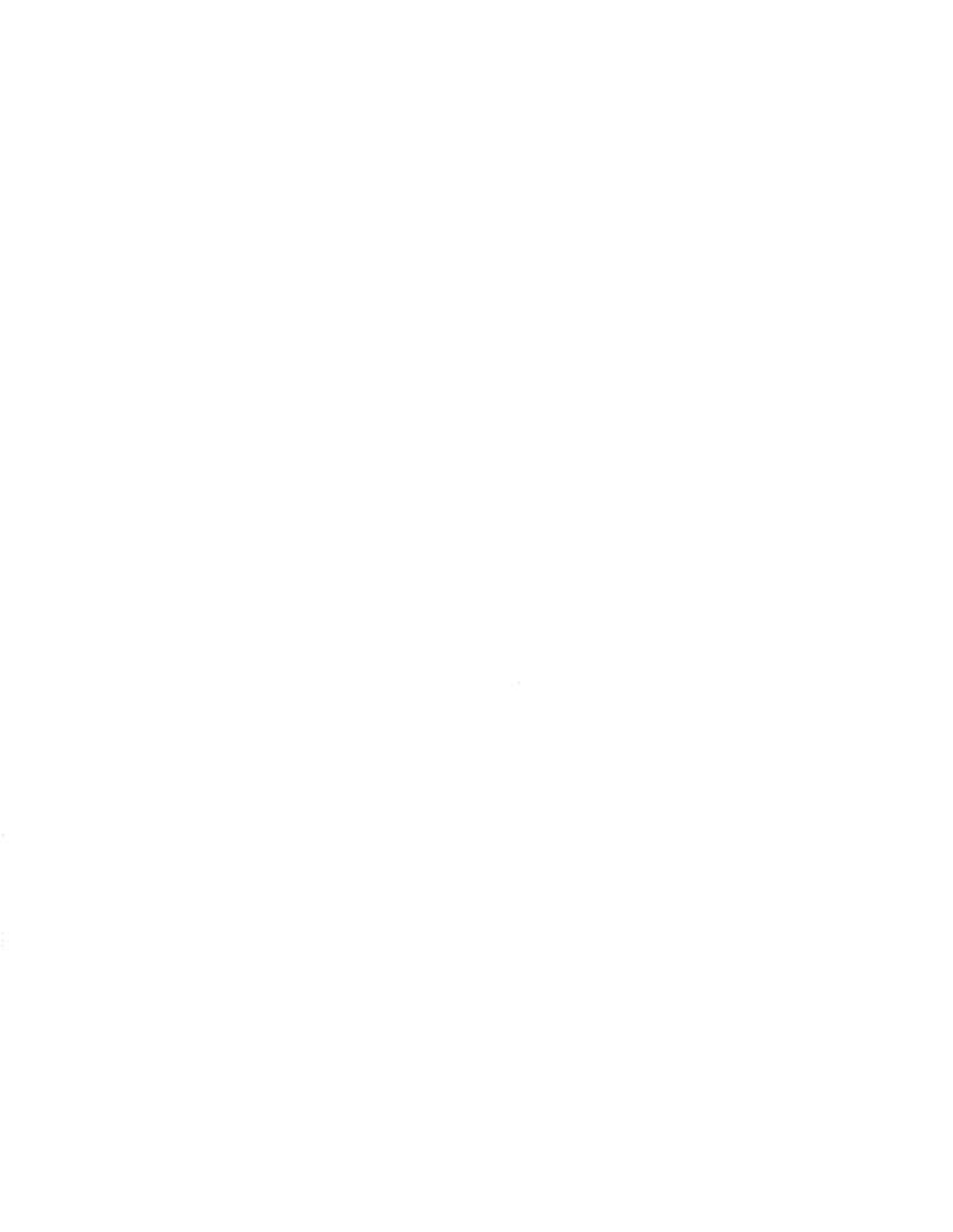ument of Consent as of the day and year first above written.

<u>France</u> Executive

The Jun  $-$ traj

Larry Halprin

p20 Frederick MOSS

Janet Ayres  $\alpha\alpha$ Dwight Platt

9515B

 $2 -$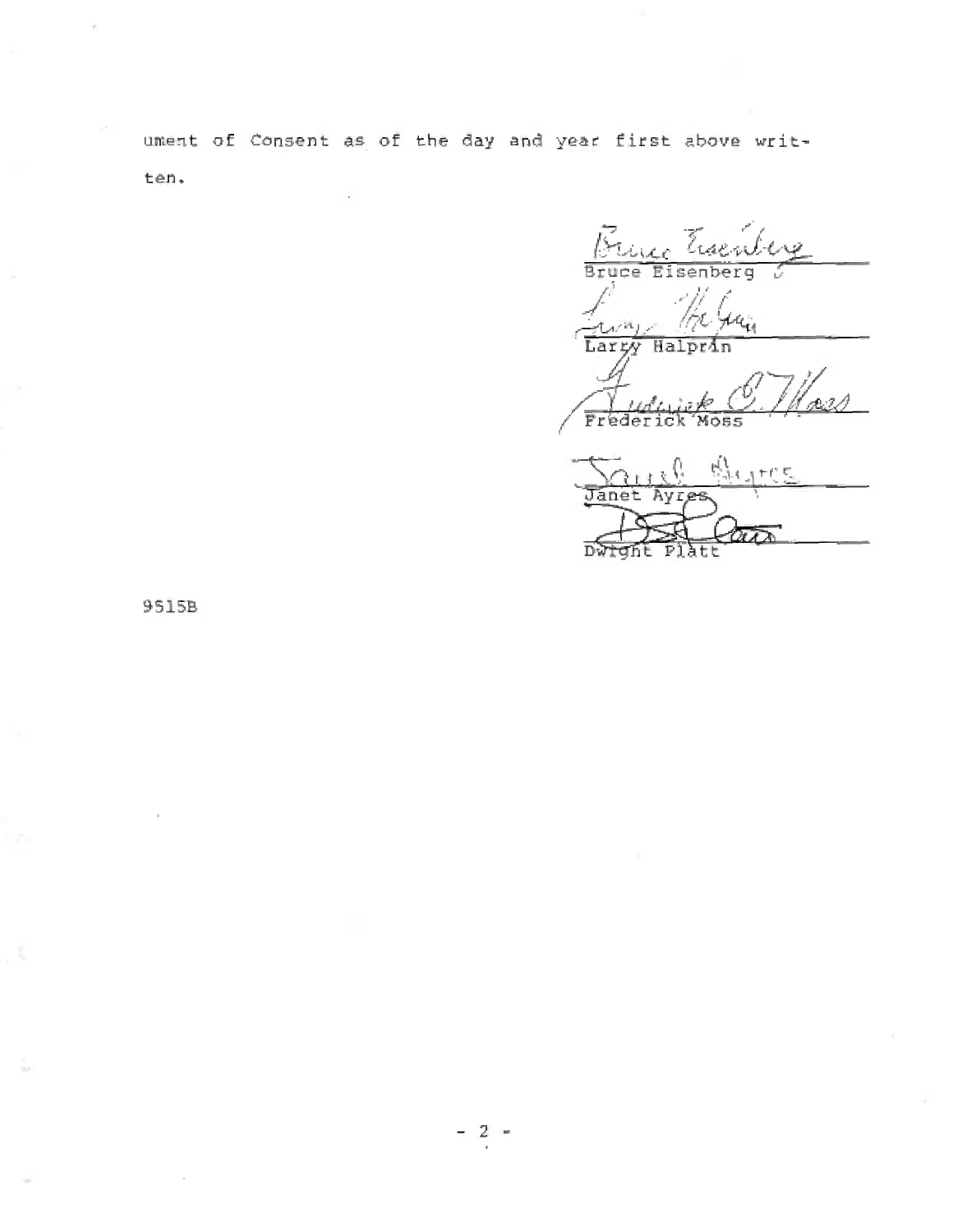Ŧ.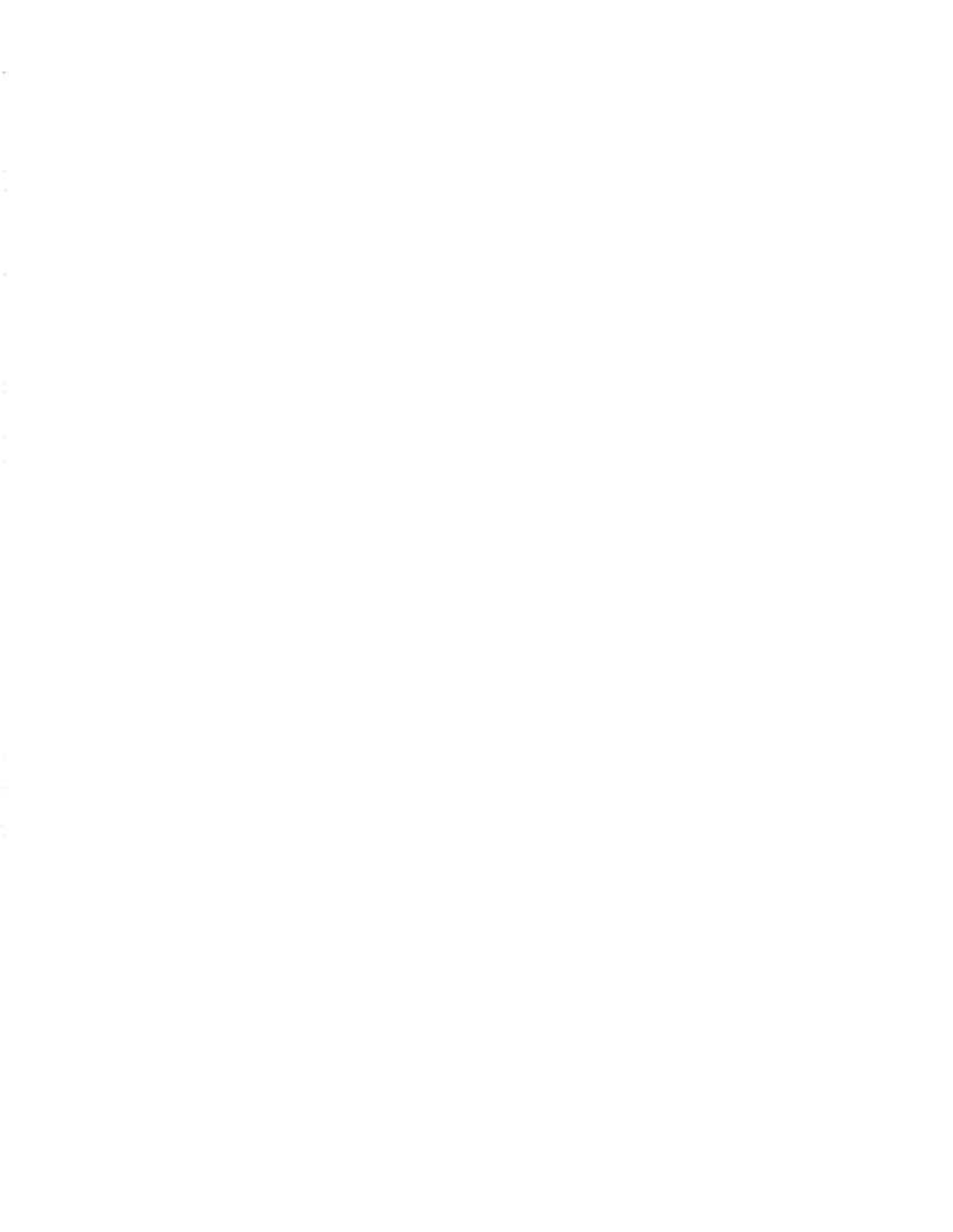#### **THE LAKESIDE ASSOCIATION, INCORPORATED**

**ARTICLES OF AMENDMENT** 

The Lakeside Association, Incorporated, a Maryland **nOnstOCk corporation, having its prinCipal Office in Howard**  County, Maryland (hereinafter called "the Corporation"), **hereby certifies to the State Department Ot Aseessments and Taxation Of Maryland that;** 

FIRST: That the Articles of Incorporation are **hereby amended 'deleting the name "The Lakeside Association, Incorporated" in Article ONE, and inserting in lieu thereof, the follOwing name:** 

**"THE LAKESIDE-DOCKSIDE ASSOCIATION, INCORPORATED".** 

**SECOND:The Amendment to the charter ot the Corporation set forth in these Articles of Amendment has been**  duly advised by all of the members of the Board of Direc**tors, by unanimous written. consant.in.accordance.:with**  tion 2-408 of the Corporations and Associations Article of the Annotated Code of Maryland, and duly approved by in- $\epsilon$ formal action of the members of the corporation in accor**dance with Section 5-202(8) of the Corporations . and'Aeso--, ' ciations Article and the By-Laws of the Corporation.** 

**IN WITNESS WHEREOF, these Articles of Amendment**  are signed and acknowledged this  $19^{\frac{1}{2}}$  day of September, **19E11 in the name and on behalf of the Corporation by its**